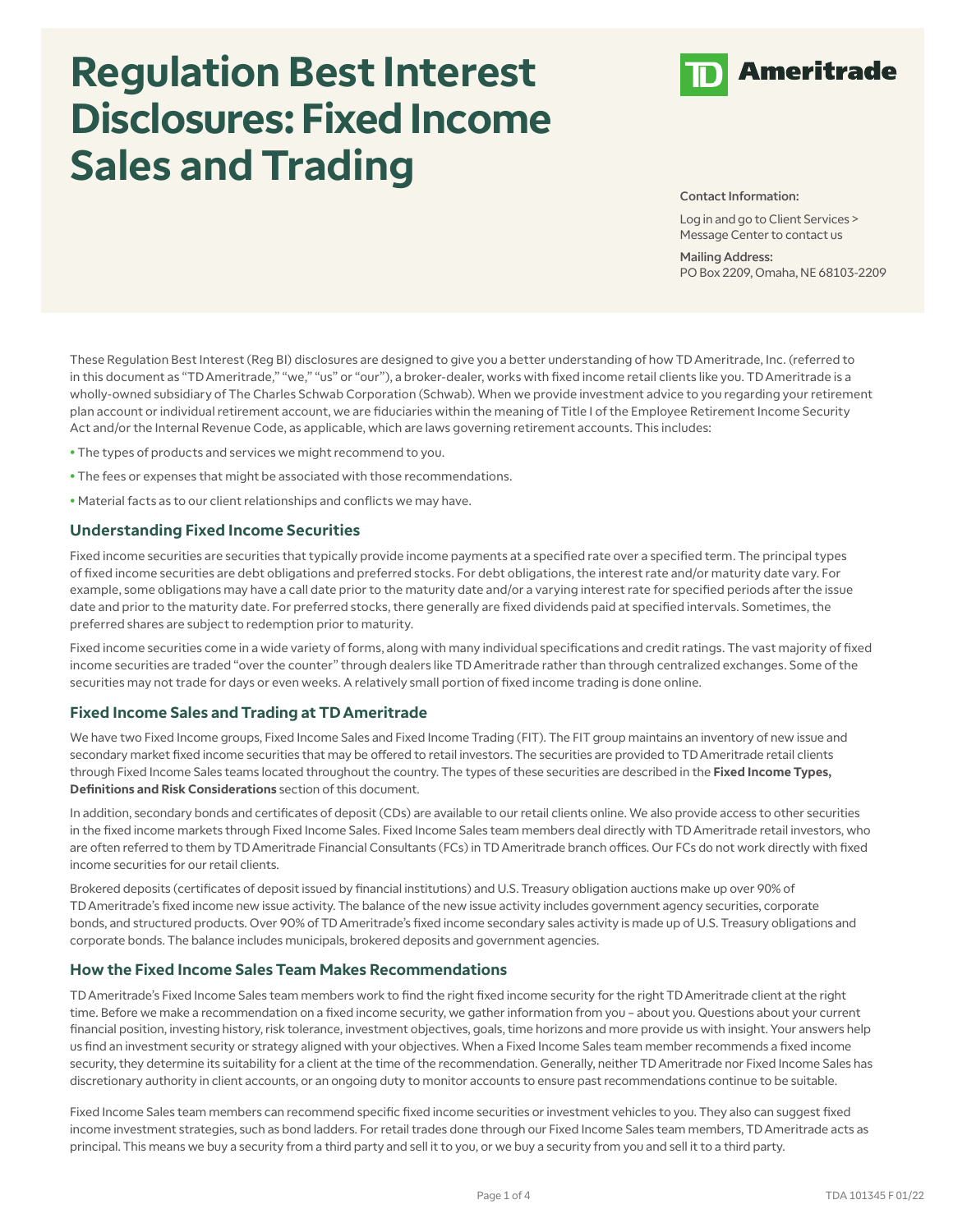## **Material Facts About Fixed Income Securities Pricing**

There is a difference between the purchase price and the sale price of a fixed income security, known as the spread. The spread at TD Ameritrade is usually less than 1% of the principal amount of an existing fixed income security. If the Fixed Income Sales team sells a new issue of a fixed income security to you, the spread can be more than 1% and varies based on maturity and product type. Please note that secondary bond or CD trades made through TD Ameritrade's online platform are done on a riskless principal basis, with a fixed fee of \$1 per bond or CD (subject to a minimum of \$10 and a maximum of \$500).

TD Ameritrade acts as principal on all FIT fixed income transactions. That means we will add a mark-up to any purchase, in addition to the spread, and subtract a mark-down from every sale. This mark-up or mark-down will be included in the price quoted to you. Pricing of fixed income products is subject to both regulatory Best Execution standards and Prevailing Market Price rules. TD Ameritrade provides access to thousands of fixed income securities from hundreds of dealers. In addition, we act as agent for U.S. Treasury securities offered at auction. For more details, see the sections **Compensation to the Firm** and **Compensation to the Fixed Income Sales Associate** at the end of this document.

## **Material Limitations**

We will only provide recommendations on investment grade fixed income securities to our retail clients, from the vast universe of fixed income products. We seek to identify issues likely to meet client needs across product types, maturities, tax advantages, quality and many other factors. We partner with other firms to offer new issue securities with these same considerations. There may be securities offered at other firms (primarily new issues) that we are not able to access. The only money market mutual funds made available by TD Ameritrade, and which may be recommended by Fixed Income Sales Specialists, are managed by an affiliate, Charles Schwab Investment Management. An annual asset-based fee, the Operating Expense Ratio, is charged by this affiliate. www.schwabfunds.com/schwabfunds\_prospectus. Additionally, Fixed Income Sales representatives are limited to recommendations within certain product sets. Should needs be identified outside their area of scope and expertise, such as in regard to a bond mutual fund, you may be referred to another TD Ameritrade Specialist.

## **Fixed Income Types, Definitions and Risk Considerations**

| <b>Fixed Income Type</b>                              | Definition                                                                                                                                                                                                                                  | <b>Risk Consideration</b>                                                                                                                                                                                                                                                                                 |
|-------------------------------------------------------|---------------------------------------------------------------------------------------------------------------------------------------------------------------------------------------------------------------------------------------------|-----------------------------------------------------------------------------------------------------------------------------------------------------------------------------------------------------------------------------------------------------------------------------------------------------------|
| <b>Agency Bonds</b>                                   | Issued by U.S. government agencies with higher returns<br>and higher risks than Treasuries.                                                                                                                                                 | Subject to credit and market risk factors.                                                                                                                                                                                                                                                                |
| <b>Certificates of Deposit</b>                        | Principal and accrued interest are covered by FDIC<br>insurance up to applicable limits. Wide variety of issuers<br>and types.                                                                                                              | Fixed maturity but limited secondary market,<br>if any.                                                                                                                                                                                                                                                   |
| <b>Collateralized Mortgage</b><br>Obligations         | Obligations are backed by a pool of mortgages on<br>residential home loans that are backed by the full faith and<br>credit of the U.S. government. Principal is returned over<br>the life of the bond.                                      | Subject to contraction, pre-payment and<br>extension risks.                                                                                                                                                                                                                                               |
| Corporate Notes, Bonds and<br><b>Preferred Stocks</b> | Issued by a corporation to raise capital.                                                                                                                                                                                                   | Higher returns and higher risk, depending on the<br>company's financial health.                                                                                                                                                                                                                           |
| Money Market Mutual Funds                             | An open-ended mutual fund that invests in short-term<br>debt securities. Designed to provide income, stability of<br>capital and access to funds invested.                                                                                  | Possible pricing risk as to the \$1 per share price<br>in a severely distressed market environment.                                                                                                                                                                                                       |
| <b>Municipal Bonds</b>                                | Issued by state and local governments; most issues are<br>exempt from federal and often state and local taxes.                                                                                                                              | Subject to market, inflation, interest rate, call<br>and material event risk. Interest may be subject<br>to the Alternative Minimum Tax.                                                                                                                                                                  |
| <b>Structured Products</b>                            | Equity-linked CDs: An FDIC-insured CD that ties its rate of<br>return to the performance of a stock index.                                                                                                                                  | Subject to the credit rating of the issuer, a<br>limited secondary market and the possibility of<br>no return on investment at maturity (or even<br>total loss of principal).<br>Not suitable for all investors, Investment<br>objectives, risks, charges and expenses should<br>be carefully considered. |
|                                                       | Principal Protected Notes: A senior unsecured obligation<br>of an issuer linked to an underlying investment and                                                                                                                             |                                                                                                                                                                                                                                                                                                           |
|                                                       | designed to return at maturity the principal invested, even<br>if the underlying investment has declined in value.                                                                                                                          |                                                                                                                                                                                                                                                                                                           |
|                                                       | Principal at Risk Notes: Linked to underlying investments<br>and the value of the security at maturity is linked to the<br>performance of those underlying investments.                                                                     |                                                                                                                                                                                                                                                                                                           |
| Treasury Bills, Notes,<br>and Bonds                   | Backed by the full faith and credit of the U.S. Government;<br>federally taxable; state and local tax-exempt.                                                                                                                               | Subject to market risk and interest rate risk.                                                                                                                                                                                                                                                            |
| <b>Unit Investment Trusts</b>                         | An investment company offering a fixed, unmanaged<br>portfolio, generally of stocks and bonds, as redeemable<br>"units" to investors for a specific period. They are<br>designed to provide capital appreciation and/or<br>dividend income. | Subject to interest rate, credit, market and<br>material events risk and can have a wide<br>fluctuation in price. Before investing in a UIT,<br>carefully consider its investment objectives,<br>risks, charges and expenses.                                                                             |

In addition to the above, Fixed Income Sales can assist TD Ameritrade retail clients in investing in fixed income portfolios managed by TD Ameritrade Investment Management, LLC, an affiliated registered investment advisor.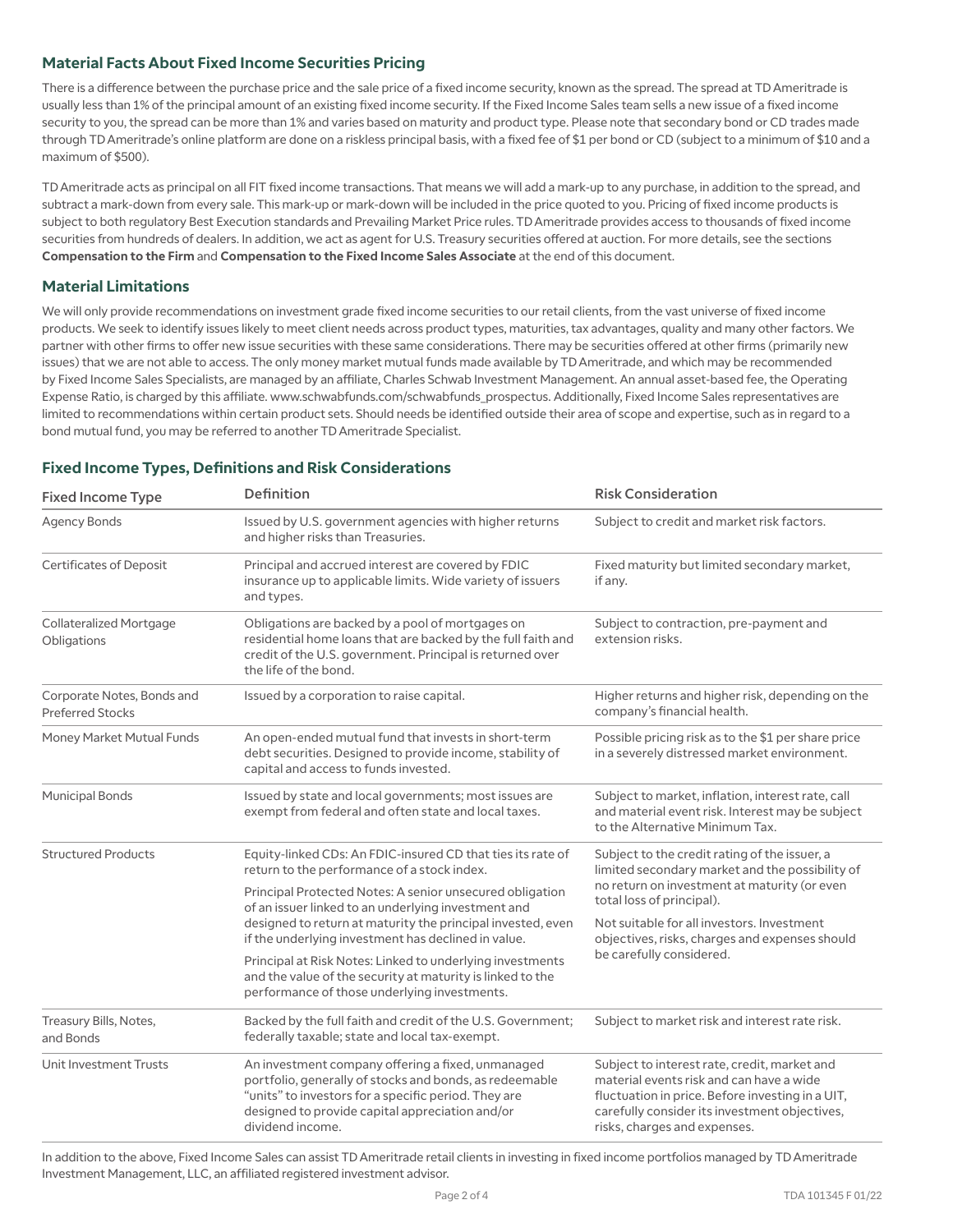## **Fixed Income Product Risks**

Fixed Income products are subject to a number of general types of risk:

 • **Financial (or Credit) risk:** The financial health of the issuer is an important influence on the value of its fixed income securities. The credit ratings assigned by the major rating agencies, such as Moody's Investors Service and Standard & Poor's Corp., are widely accepted measures of the credit risk of a particular security. Accordingly, a change in the credit rating of an issuer (or the expectation of a change) would generally affect the price of its bonds. A credit downgrade would be viewed as a negative and would tend to decrease the price of the issuer's fixed income security; similarly, a credit upgrade would tend to raise the price of the security.

 Determining the appropriate level of credit risk for a portfolio depends largely on the situation of the particular investor. Generally, for an investor who is concerned with preservation of capital, high credit quality should be a priority.

- **Liquidity risk:** Liquidity risk refers to the risk that an investor may not be able to sell a security quickly at its fair value. Investors should be aware of the liquidity risk of the market as a whole, in addition to the liquidity risk of particular securities. Even though the liquidity of a particular issue may be high, at times the market itself may be less liquid.
- **Interest rate risk and price sensitivity:** For most fixed-income securities, price moves in the opposite direction of interest rates. For example, when interest rates rise, the price of the security will fall. When interest rates decline, the price of the security will rise. This risk is commonly referred to as market, or interest rate risk.

 The price sensitivity for a particular fixed income security to a change in interest rates depends largely on characteristics such as the coupon or dividend rate, the maturity date, and the call features. The most common measure of price sensitivity is duration. Duration equals the weighted-average term to maturity of all cash flows. The weight assigned to a particular cash flow is determined by computing its present value in relation to the present value of all the security's cash flows. Essentially, the greater duration of the security, the greater its price sensitivity.

 The price sensitivity of a fixed-income security to changes in interest rates is greater for securities with lower coupons or dividends. That's because the duration of a lower-coupon or dividend security is greater than for a high coupon or dividend security**.**

 • **Re-investment risk:** Re-investment risk refers to the risk that interest payments and re-payment of principal would need to be re-invested in a low interest-rate environment and, therefore, give the investor a lower total rate of return than might have been expected when the security was originally purchased.

 The income received from the re-investment of coupon or dividend payments can be an important element in the total return from a security, particularly long-term issues.

 • **Call risk:** Fixed income securities are often issued with a call provision. From the investor's perspective, there are three major disadvantages associated with a call provision. First, the cash flow stream is not known with certainty. From the investment strategy standpoint, this creates a problem with identifying the proper time horizon. Since a security is callable before maturity, its actual duration is less than its duration to maturity, but more than its duration to call.

 Second, the issuer will generally call bonds or preferred stocks when interest rates have declined, leaving the investor to reinvest the proceeds at an inopportune time. (See Re-investment risk above.)

 Finally, the price appreciation of "callables" is limited since the price of a callable issue does not rise much above its call price. The same is not true for the downside price risk. The price of a callable issue can fall far below its call price if there is a substantial rise in interest rates.

 • **Inflation (or purchasing power) risk:** Most fixed income securities are designed to provide a stream of interest or dividend payments over time, plus the return of your principal at maturity. The drawback, however, is that you do not know what the purchasing power of those payments will be in the future. This risk is commonly referred to as inflation risk. Inflation risk is the likelihood that inflation will erode the value of those payments over time. A rise in inflation would generally push up yields and reduce the price of the security.

 Inflation risk is higher the longer the maturity of the fixed income security. One way to counteract inflation risk is to stagger maturities or build a portfolio ladder. With a ladder, maturing funds can be re-invested as they mature. If inflation rises, yields are likely to rise as well, so the maturing funds can be re-invested at higher yields.